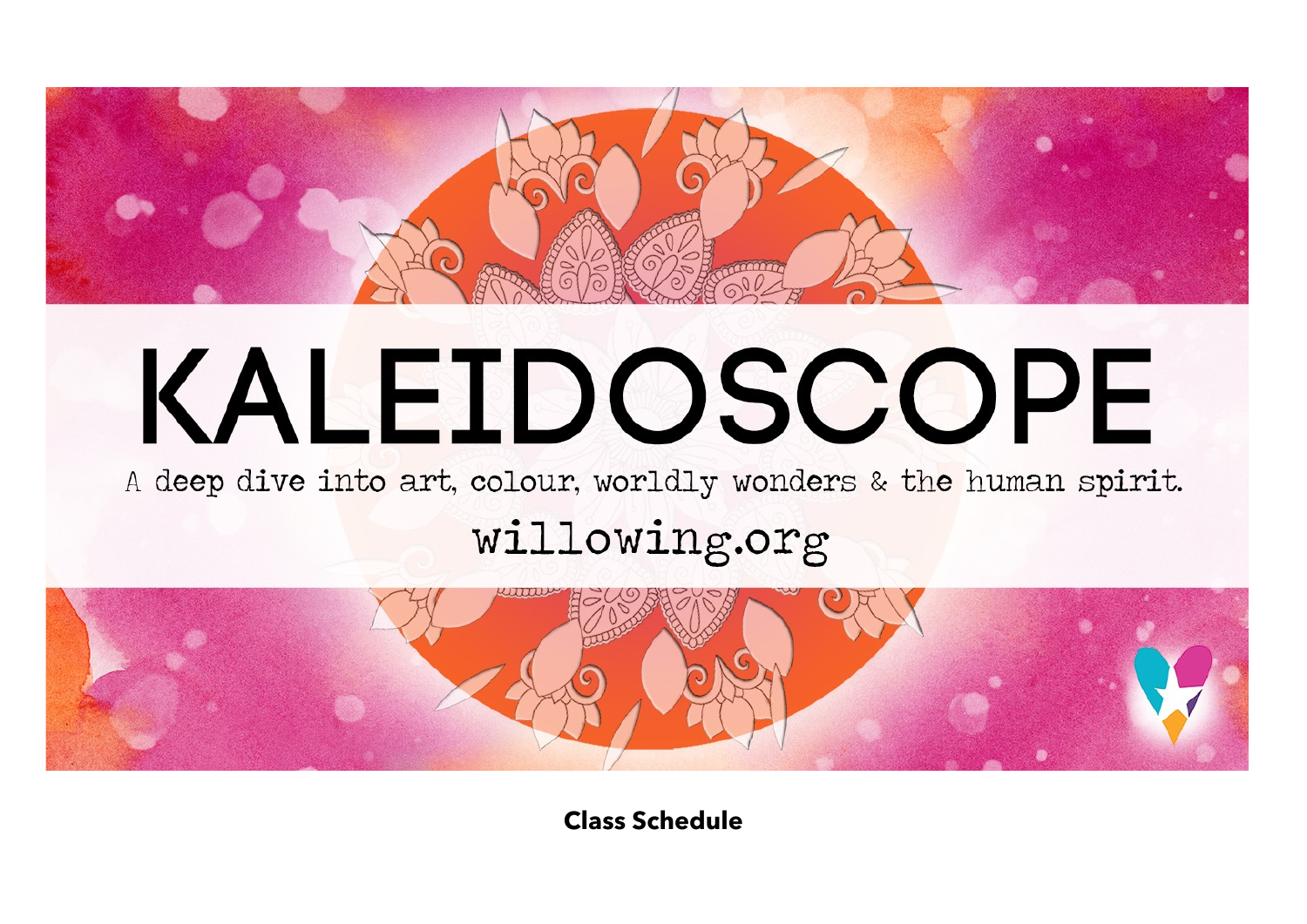### **August 2022 Content**

| <b>Teacher</b>         | <b>Topic/Theme &amp;</b><br><b>Colour Scheme</b>                          | <b>Theme &amp; Class Descriptions</b>                                                                                                                                                                                                                                                                                              | <b>Colour Theory Focus</b>                                                                                                                                                                     |
|------------------------|---------------------------------------------------------------------------|------------------------------------------------------------------------------------------------------------------------------------------------------------------------------------------------------------------------------------------------------------------------------------------------------------------------------------|------------------------------------------------------------------------------------------------------------------------------------------------------------------------------------------------|
| <b>Tamara Laporte</b>  | <b>Gustav Klimt</b><br>Colour Scheme:<br>Analogous                        | "The Kiss"<br>We will continue the journey we started on the tasters by using a painting by Gustav Klimt for<br>our inspiration. We will work with gold leaf, collage and patterning to create interesting<br>textures and create a painting that celebrates intimacy and closeness.                                               | <b>Introduction to Colour</b><br>Theory by Tam<br>This first month we will look<br>at topics like:                                                                                             |
| <b>Eulalia Mejia</b>   | <b>The African Bird</b><br>Colour Scheme:<br>Tetradic                     | "Sing your Song"<br>Let's have some fun while using a Tetradic color scheme. We will be playing with tones, tints<br>and shades, marks and lines to paint colorful, expressive birds. Each of our birds will be<br>unique, even if we are using the same colors.                                                                   | What is colour?<br>Introduction to the<br>colour wheel.<br>Intro to colour mixing<br>through creating our<br>own colour wheel.<br>Introduction to colour                                       |
| <b>Christa Forrest</b> | Inspired by YOU<br>(self portrait)<br>Colour Scheme:<br>Analogous         | "Inspired by YOU - exploring your self portrait"<br>In this lesson we will create an expressive mixed media portrait focusing on us as the inspiring<br>person - yes we all have something inspiring to say and can serve as inspiration for others.                                                                               | theory terms like hue/<br>tone/tints/shades<br>etc.<br>RGB vs CMYK.<br>Introduction to colour<br>harmony; the 6 main<br>colour schemes.<br>$+$                                                 |
| <b>Renata Loree</b>    | The Venus/<br><b>Mother Archetype</b><br>Colour Scheme:<br><b>Triadic</b> | "Venus"<br>For this lesson we will explore the beauty of Venus. She is the archetypical image of the<br>mother of beauty and creativity. We will create a painting that encompasses the feminine<br>energy as represented throughout millennia through art and statues as goddesses of love,<br>desire, prosperity and creativity. | Each teacher for this month<br>also provides a bonus session<br>in which they discuss colour<br>theory and talk about/<br>demonstrate how they work<br>with their most challenging<br>colours. |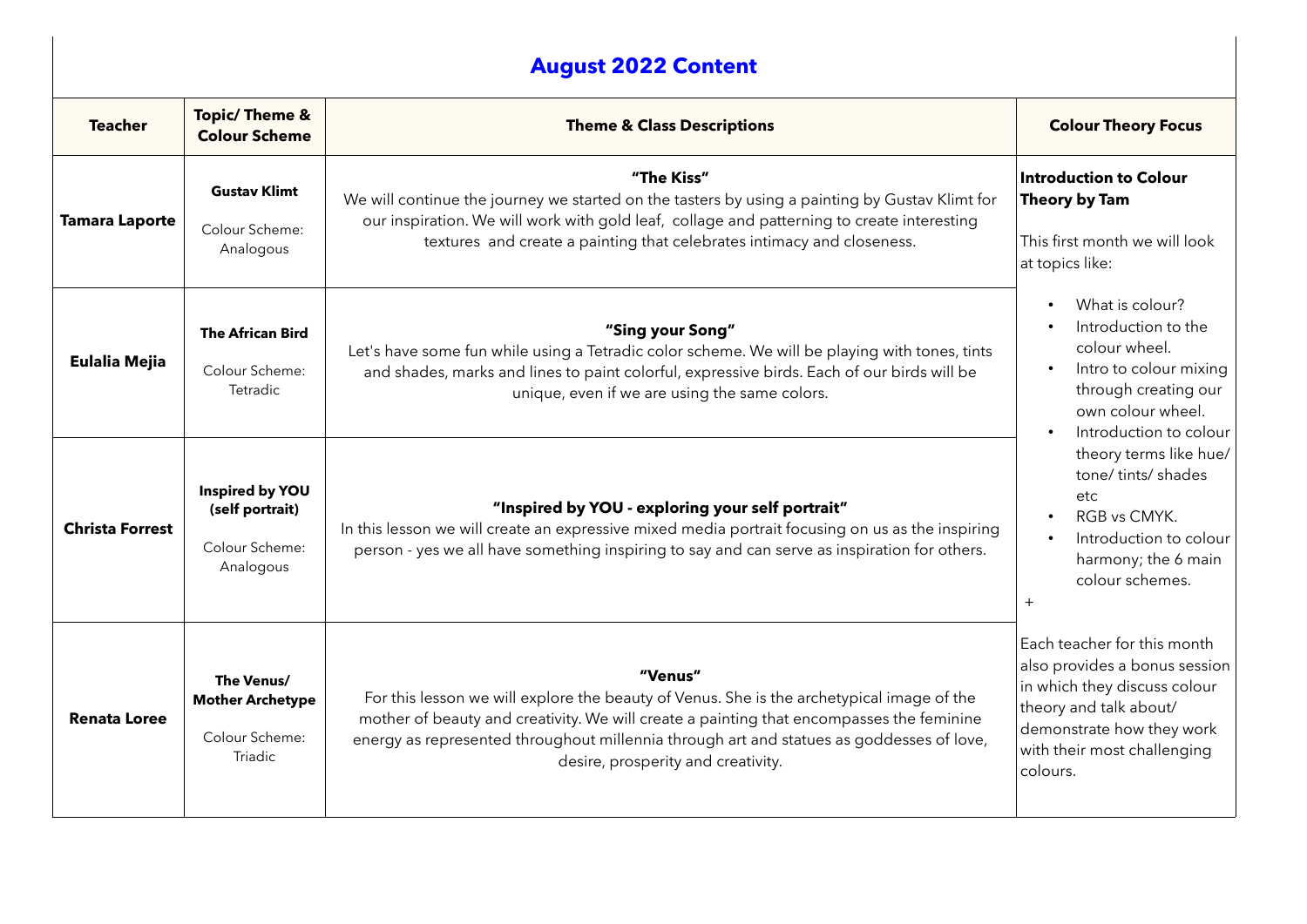#### **September 2022 Content**

| <b>Teacher</b>             | <b>Topic/Theme &amp;</b><br><b>Colour Scheme</b>             | <b>Theme &amp; Class Descriptions</b>                                                                                                                                                                                                                                                                                                                                                                                                                                                                                                                                                                                                                                                                                                                                                                                                                                                                                                                                                                                                                                                                       | <b>Colour Theory Focus</b>                                                                                                                                                                                                                                                                                                                                                                                                                                                                                                                                                                                                                      |
|----------------------------|--------------------------------------------------------------|-------------------------------------------------------------------------------------------------------------------------------------------------------------------------------------------------------------------------------------------------------------------------------------------------------------------------------------------------------------------------------------------------------------------------------------------------------------------------------------------------------------------------------------------------------------------------------------------------------------------------------------------------------------------------------------------------------------------------------------------------------------------------------------------------------------------------------------------------------------------------------------------------------------------------------------------------------------------------------------------------------------------------------------------------------------------------------------------------------------|-------------------------------------------------------------------------------------------------------------------------------------------------------------------------------------------------------------------------------------------------------------------------------------------------------------------------------------------------------------------------------------------------------------------------------------------------------------------------------------------------------------------------------------------------------------------------------------------------------------------------------------------------|
| Pamela<br><b>Vosseller</b> | <b>Helen Keller</b><br>Colour Scheme:<br>Monochromatic       | "The Strength of Helen Keller Seen thru Monochromatic"<br>Helen Keller, was an amazing advocate, teacher, and woman who started life isolated from being deaf,<br>blind, and unable to speak; she lived in what seemed normal to her and her family. But when the<br>determination and belief by one person, Ann Sullivan, who knew Helen could be more by giving her the<br>ability of knowing and relating to a world that could never be seen, there was a breakthrough. As Helen<br>matured, she taught herself to speak and became the voice of optimism and hope; she taught us how we<br>can triumph over what keeps us in the dark and what keeps us from being all we can be. We will paint a<br>female portrait using the persona of Helen Keller as our inspiration. This female portrait will be painted in<br>a monochromatic palette, and will depict Helen's struggles with the lack of color that she lived with. We<br>will also be adding cheese cloth over her lips and a suggestion of an eye glass over her eye, to connect to<br>the features of Helen's blindness and lack of words. | <b>Using Colour to Create</b><br>Depth, Mood, Emotion &<br><b>Meaning by Tam</b><br>This month we will look at<br>topics like:<br>The meaning & impact<br>of colour<br>Using contrast/ tint/<br>$\bullet$<br>shade/tone and hue<br>to create emotions<br>and moods<br>Colour temperature;<br>$\bullet$<br>Warm vs Cool Colours<br>We will take an in-<br>$\bullet$<br>depth look at:<br>monochromatic &<br>analogous colour<br>schemes<br>$+$<br>Each teacher for this month<br>also provides a bonus session<br>in which they discuss colour<br>theory and talk about/<br>demonstrate how they work<br>with their most challenging<br>colours. |
| <b>Toni Burt</b>           | George Barbier<br>Colour Scheme:<br>Complementary            | "The Dance"<br>Inspired by George Barbier's illustrations we will create an artwork centred around a female<br>figure including detailed patterning and background capturing his quirky and flamboyant style.<br>We will use complementary colours to further enhance the dynamic of our piece.                                                                                                                                                                                                                                                                                                                                                                                                                                                                                                                                                                                                                                                                                                                                                                                                             |                                                                                                                                                                                                                                                                                                                                                                                                                                                                                                                                                                                                                                                 |
| <b>Jordan Rhodes</b>       | <b>Marie Curie</b><br>Colour Scheme:<br>Analogous            | "Gouache Portrait Using Analogous Colors"<br>For this lesson we will be painting a scene of a female scientist working on an experiment. We<br>will let the work of Marie Curie, who won a Nobel Prize in physics and chemistry, inspire us.                                                                                                                                                                                                                                                                                                                                                                                                                                                                                                                                                                                                                                                                                                                                                                                                                                                                |                                                                                                                                                                                                                                                                                                                                                                                                                                                                                                                                                                                                                                                 |
| <b>Kim Dellow</b>          | <b>Mavis Pusey</b><br>Colour Scheme:<br>Analogous            | "Colourful Shapes"<br>A leading abstractionist of the 20th century, Mavis Pusey (1928-2019) was inspired by the<br>constantly changing urban landscape. She often used a limited colour palette and striking<br>colours with geometric shapes to depict these changing environments, seeing the stories and<br>beauty in these forms. We will follow Pusey's lead and explore our colours, taking inspiration<br>from the shapes in our own changing environments and finding the beauty and stories within<br>these worlds.                                                                                                                                                                                                                                                                                                                                                                                                                                                                                                                                                                                |                                                                                                                                                                                                                                                                                                                                                                                                                                                                                                                                                                                                                                                 |
| <b>Angela Murray</b>       | <b>The Magic of Life</b><br>Colour Scheme:<br><b>Triadic</b> | "The Wonder of Life"<br>As an artist who paints the energy I feel in and around me, my lesson is on the<br>interconnectedness of all living things. I use circles or orbs to represent those energies, which<br>can be people or animals or just pure energy itself.                                                                                                                                                                                                                                                                                                                                                                                                                                                                                                                                                                                                                                                                                                                                                                                                                                        |                                                                                                                                                                                                                                                                                                                                                                                                                                                                                                                                                                                                                                                 |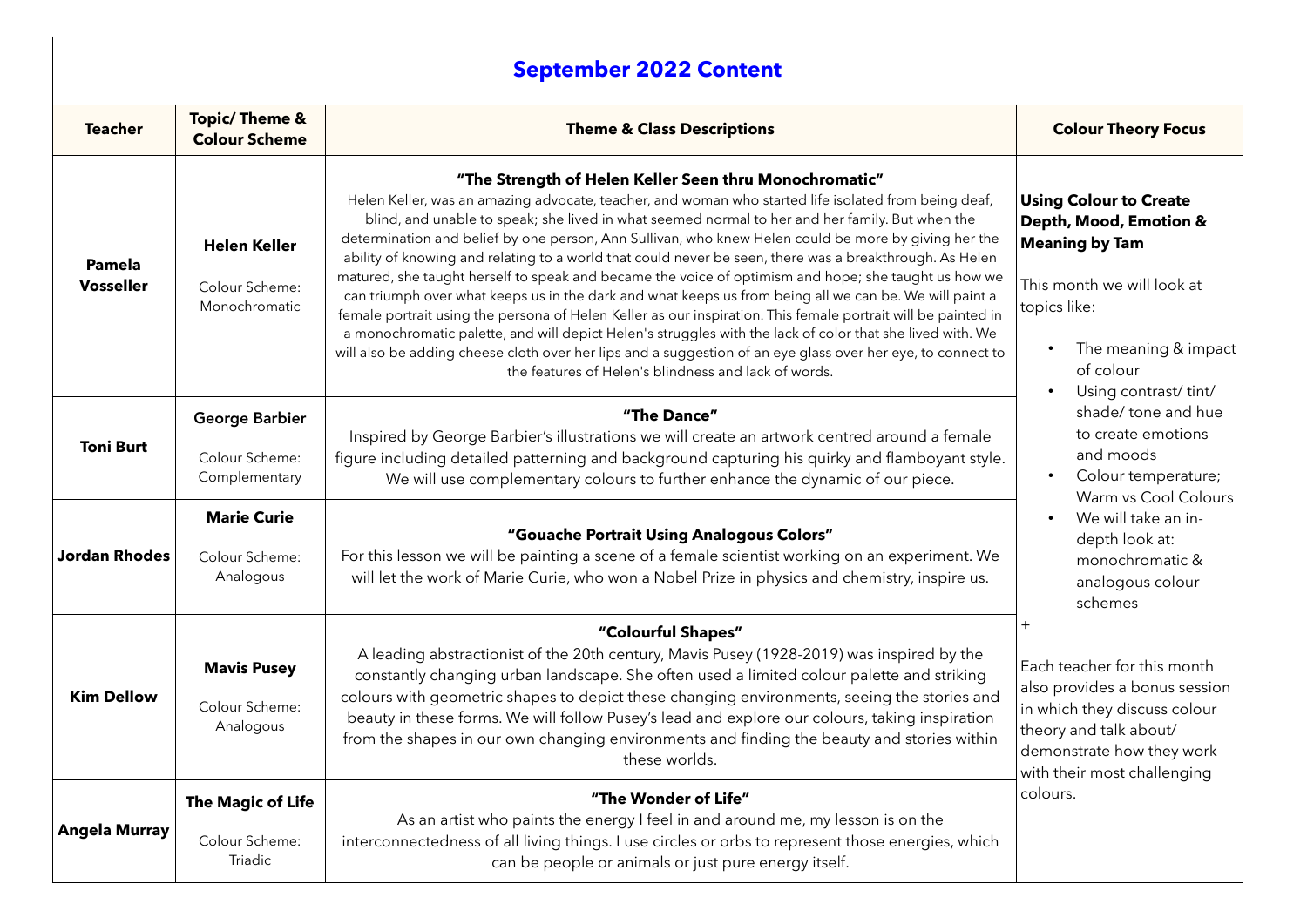| <b>October 2022 Content</b> |                                                                         |                                                                                                                                                                                                                                                                                                                                                                                                                                                                                                                                                                                                                      |                                                                                                                                                                                                                                                                                                                           |  |  |  |
|-----------------------------|-------------------------------------------------------------------------|----------------------------------------------------------------------------------------------------------------------------------------------------------------------------------------------------------------------------------------------------------------------------------------------------------------------------------------------------------------------------------------------------------------------------------------------------------------------------------------------------------------------------------------------------------------------------------------------------------------------|---------------------------------------------------------------------------------------------------------------------------------------------------------------------------------------------------------------------------------------------------------------------------------------------------------------------------|--|--|--|
| <b>Teacher</b>              | <b>Topic/ Theme &amp;</b><br><b>Colour Scheme</b>                       | <b>Theme &amp; Class Descriptions</b>                                                                                                                                                                                                                                                                                                                                                                                                                                                                                                                                                                                | <b>Colour Theory Focus</b>                                                                                                                                                                                                                                                                                                |  |  |  |
| <b>Andrea Gomoll</b>        | Hannah Höch<br>Colour Scheme:<br>Split-<br>Complementary                | "The Ant and the Moon"<br>Inspired by Artist Hannah Höch. We will allow the life, work and multi-layered art of artist Hannah<br>Höch to guide us to create a dadaism inspired portrait using watercolors, a split complementary<br>color scheme and fun collage- & layering techniques.                                                                                                                                                                                                                                                                                                                             | <b>Addressing common</b><br>questions and confusion<br>about colour.<br>This month we will look at<br>topics like:                                                                                                                                                                                                        |  |  |  |
| <b>Nadyia Duff</b>          | <b>Konark Sun</b><br><b>Temple</b><br>Colour Scheme:<br>Monochromatic   | "Shine"<br>This class will be a three-part lesson where a portrait is drawn of a person in front of the Konark<br>Sun Temple illuminated by sunlight. There will be a base sketch and painting portion in this<br>lesson.                                                                                                                                                                                                                                                                                                                                                                                            | Black and White where<br>do they fit?<br>How much of each<br>colour should I use?<br>Where do pastels fit<br>in?<br>Neutral Tones - how                                                                                                                                                                                   |  |  |  |
| <b>Jenny Grant</b>          | The Moon<br>Colour Scheme:<br>Analogous                                 | "Luna"<br>The Moon represents powerful feminine energy. It signifies wisdom, intuition, birth, death,<br>reincarnation, and a spiritual connection. In this class Jenny creates a background and slowly<br>finds a face in her paint. She slowly builds up the face and adds her soul. She listens to the<br>whispers of her heart and feel what to do next. Her work expands and grows as she goes! She<br>will encourage you to listen, to use your senses and to follow your intuition, to enjoy the process<br>and not to worry about or be too attached to the result. Let the feeling and energy lead the way. | do I work with them?<br>We will take an in-<br>$\bullet$<br>depth look at:<br>complementary &<br>triadic colour schemes<br>Each teacher for this month<br>also provides a bonus session<br>in which they discuss colour<br>theory and talk about/<br>demonstrate how they work<br>with their most challenging<br>colours. |  |  |  |
| Danita Art                  | <b>Remedios Varo</b><br>Colour Scheme:<br>Complementary or<br>analogous | "Remedios Varo"<br>We will create a Mixed media painting inspired by the oniric and surreal world of Remedios Varo,<br>to demonstrate how to use a range of analog colors to give harmony and consistency to a<br>painting.                                                                                                                                                                                                                                                                                                                                                                                          |                                                                                                                                                                                                                                                                                                                           |  |  |  |